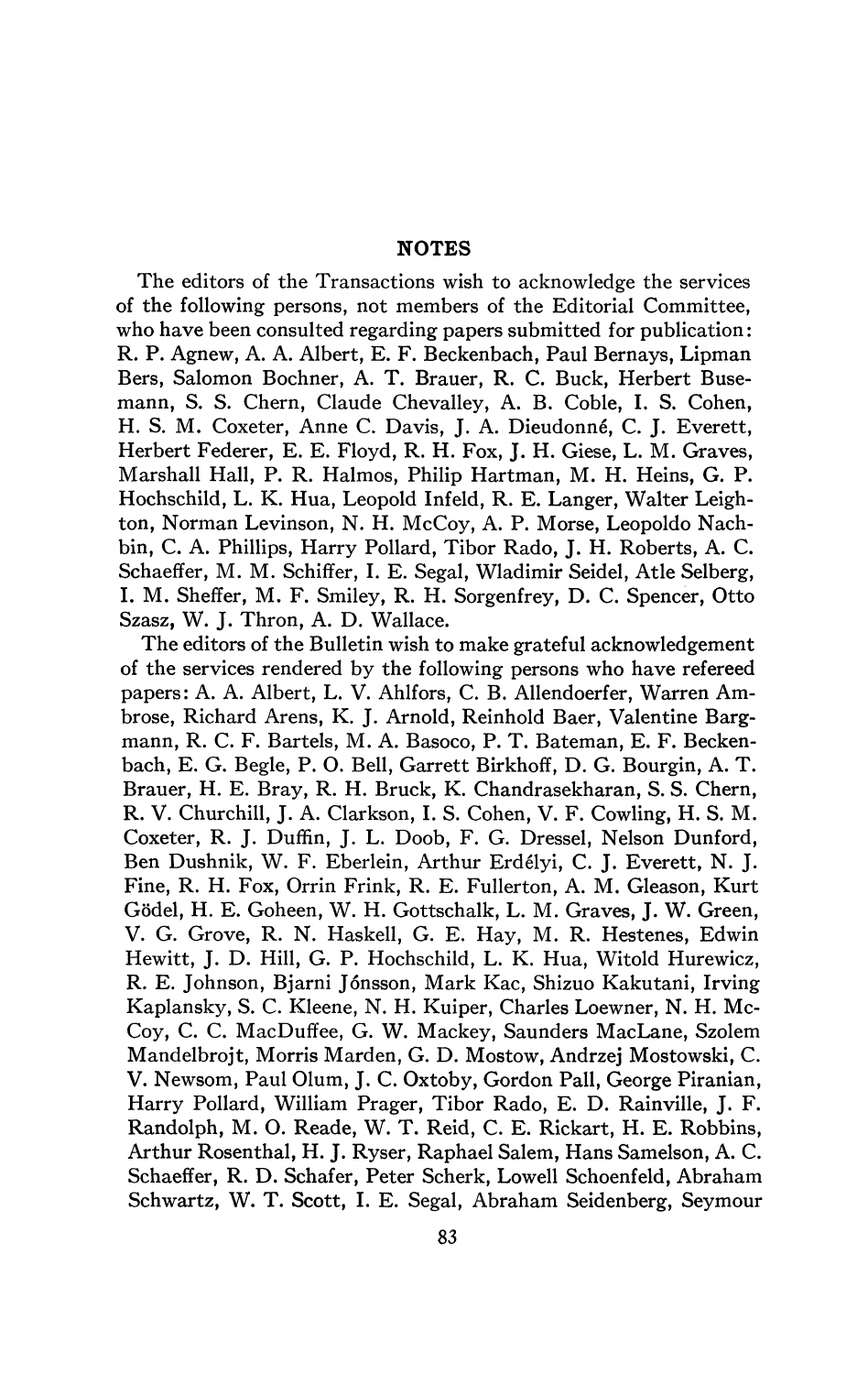Sherman, Edward Silverman, M. F. Smiley, P. A. Smith, I. S. Sokolnikoff, N. E. Steenrod, J. J. Stoker, Walter Strodt, Otto Szasz, A. H. Taub, Olga Taussky-Todd, William Clare Taylor, T. Y. Thomas, C. A. Truesdell, D. F. Votaw, H. S. Wall, J. L. Walsh, Morgan Ward, W. R. Wasow, Hermann Weyl, D. V. Widder, L. C. Young, Oscar Zariski, Leo Zippin, Antoni Zygmund.

The Mathematics Department of Harvard University expects to have one or two vacancies in the rank of Benjamin Peirce instructor beginning in the fall of 1950. Appointments are for a maximum period of three years. Applications should reach the Department prior to March 15, 1950.

Professor A. T. Brauer of the University of North Carolina has received one of the three inaugural Science Research Awards of the Oak Ridge Institute of Nuclear Studies for significant contributions to science in the South.

Professor Edward Kasner of Columbia University has retired with the title emeritus.

Dr. C. M. Stein has been awarded a National Research Council postdoctoral fellowship.

Dr. E. J. Akutowicz of the Institute for Advanced Study has been appointed to an assistant professorship at Pennsylvania State College.

Professor C. B. Allendoerfer of Haverford College will be on leave for the current term and has been appointed to a visiting professorship at the Massachusetts Institute of Technology.

Mr. Helmut Aulbach of Syracuse University has been appointed to an assistant professorship at Triple Cities College of Syracuse University.

Dr. Iacopo Barsotti of the University of Rome and Princeton University has been appointed to an associate professorship at the University of Pittsburgh.

Associate Professor N. R. Bryan of the University of Georgia has been appointed to an associate professorship at Clemson College.

Professor P. F. Byrd of Fisk University has accepted a position as research scientist with the National Advisory Committee on Aeronautics.

Professor S. S. Chern of the Institute for Advanced Study has been appointed to a professorship at the University of Chicago.

Dr. Herman Chernoff of the University of Chicago has been appointed to an assistant professorship at the University of Illinois.

Mr. Peter Chiarulli of Brown University has been appointed to an assistant professorship at Carnegie Institute of Technology,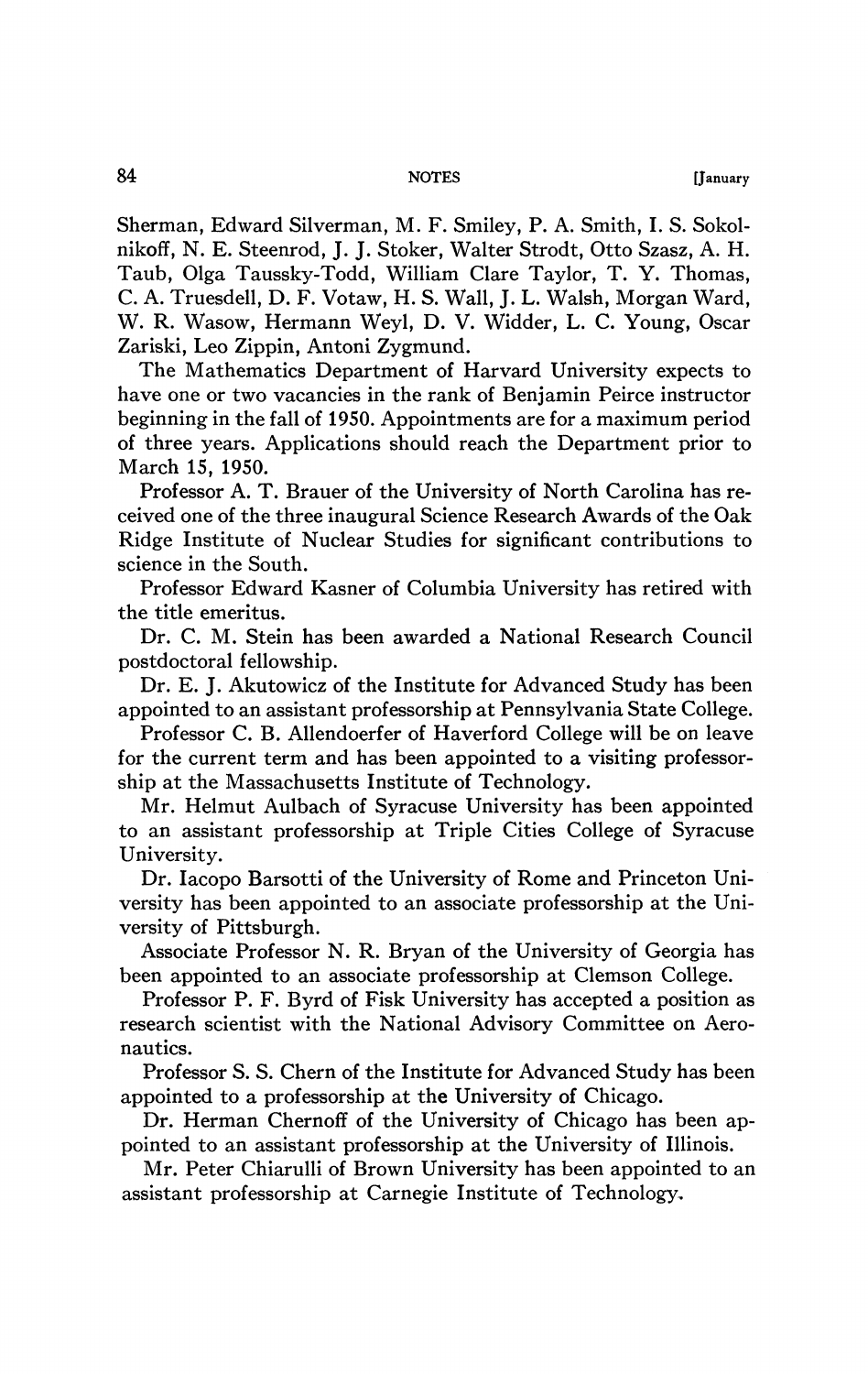Associate Professor Lester Dawson of Adams State College has been appointed to an assistant professorship at Colorado Agricultural and Mechanical College.

Associate Professor C. H. Dowker of Tufts College has been appointed visiting lecturer at Harvard University.

Mr. R. H. Edwards of the Illinois Institute of Technology has accepted a position as research physicist with the Hughes Aircraft Company, Culver City, California.

Professor F. A. Ficken of the University of Tennessee is on leave at New York University.

Mr. Emanuel Fischer of City College, New York, has been appointed to an assistant professorship at Hampton Institute.

Assistant Professor W. C. G. Fraser of Rensselaer Polytechnic Institute has been appointed to an assistant professorship at Dartmouth College.

Dr. P. R. Garabedian of Stanford University has been appointed to an assistant professorship at the University of California, Berkeley, California.

Mr. R. S. Gardner of Ohio State University has accepted a position as statistician with the U. S. Naval Ordnance Test Station, China Lake, California.

Mr. D. C. Gerneth of Sherman, Texas, has been appointed to an assistant professorship at Mississippi Southern College.

Dr. John Gurland of Harvard University has been appointed to an assistant professorship at the University of Chicago.

Mr. H. L. Harter of Purdue University has been appointed to an assistant professorship at Michigan State College.

Dr. A. R. Harvey of California Institute of Technology has been appointed to an assistant professorship at San Diego College.

Dr. L. A. Henkin of Princeton University has been appointed to an assistant professorship at the University of Southern California.

Mr. D. W. Hullinghorst has accepted a position as director of the Civil Works Investigation Project, South Pacific Division, Engineering Corps, Oakland Army Base, Oakland, California.

Dr. P. J. Kelly of the University of Southern California has been appointed to an assistant professorship at the Santa Barbara College of the University of California.

Mr. M. S. Kramer of the University of Illinois has been appointed to an assistant professorship at the New Mexico College of Agriculture and Mechanic Arts.

Dr. Knox Millsaps of the Air Materiel Command, Wright Field,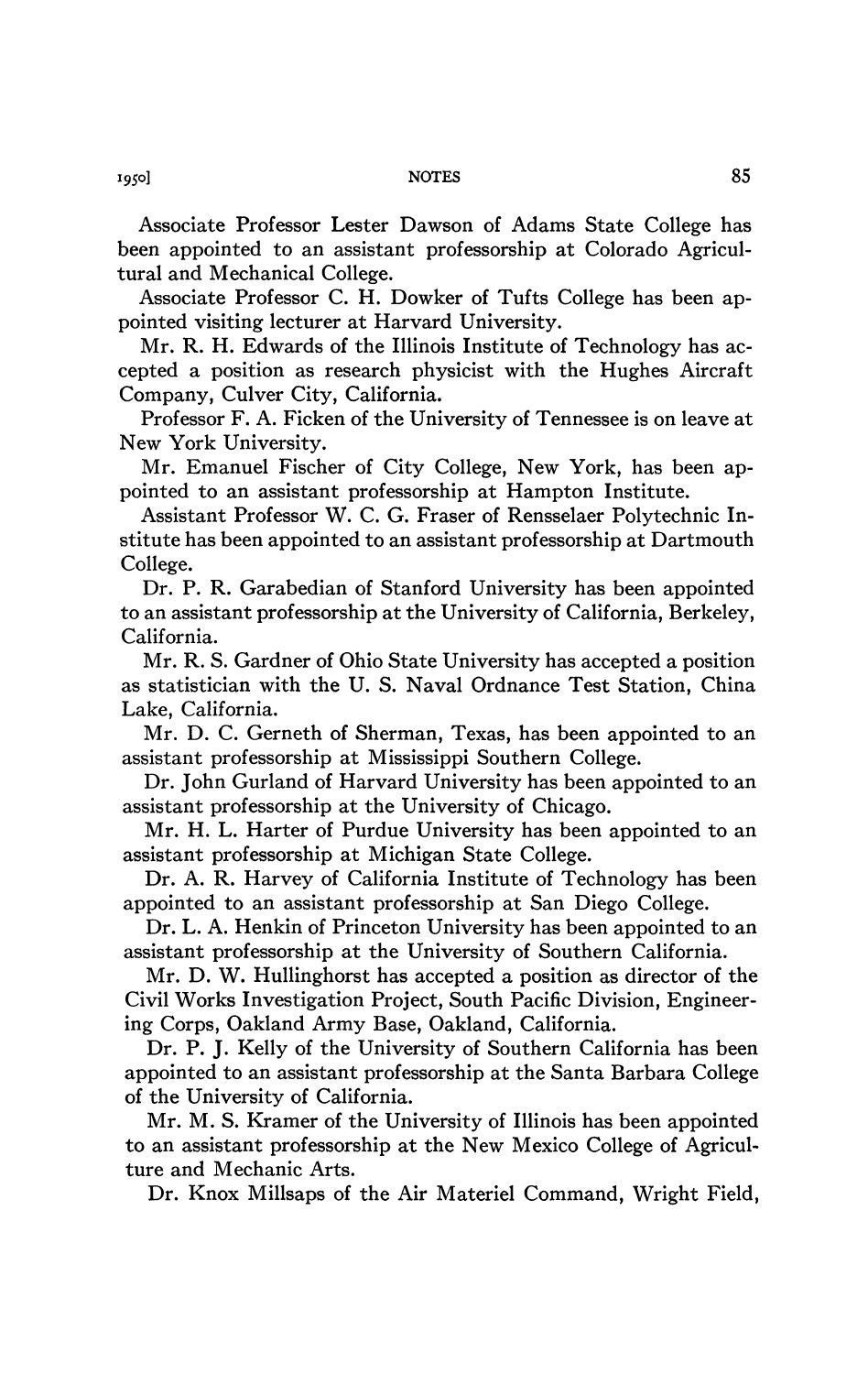has been appointed to a professorship of theoretical physics at the Alabama Polytechnic Institute.

Mr. G. D. Mostow of the Institute for Advanced Study has been appointed to an assistant professorship at Syracuse University.

Assistant Professor H. T. Muhly of the U. S. Naval Academy has been appointed to an associate professorship at the State University of Iowa.

Assistant Professor A. L. Putnam of the University of Chicago has been appointed to a professorship at New York University.

Mr. W. G. Scobert of the University of Oregon has been appointed to an associate professorship at Idaho State College.

Associate Professor Atle Selberg of Syracuse University has been appointed a permanent member of the Institute for Advanced Study.

Dr. M. M. Schiffer of Hebrew University has been appointed to a visiting professorship at Princeton University.

Dr. H. M. Schwartz of Brookhaven National Laboratory has been appointed to an associate professorship at the University of Arkansas.

Dr. Edward Silverman of the Institute for Advanced Study has been appointed to a visiting assistant professorship at Kenyon College.

Assistant Professor Marvin Stippes of Montana State College has been appointed to an assistant professorship at the University of Illinois.

Assistant Professor E. C. Stopher of Miami University has been appointed to a professorship at Fort Hays Kansas State College.

Assistant Professor Irving Sussman of the University of Dayton has been appointed to a professorship at St. Mary's College, St. Mary's College, California.

Professor Alexander Tartler of Drexel Institute of Technology has been appointed to an associate professorship at Lafayette College.

Mr. John Todd has accepted a position as chief of the Computation Laboratory, National Bureau of Standards, Washington, D. C.

Professor A. W. Tucker of Princeton University is on leave and has been appointed to a visiting professorship at Stanford University.

Dr. C. W. Vickery of the U. S. Naval Ordnance Test Station, China Lake, California, has been appointed to a professorship at Stephen F. Austin State College, Nacogdoches, Texas.

Dr. Sylvan Wallach of Johns Hopkins University has accepted a position as research engineer at the Westinghouse Electric Corp., Pittsburgh, Pennsylvania.

Professor J. A. Ward of the University of Georgia has been appointed to a professorship at the University of Kentucky.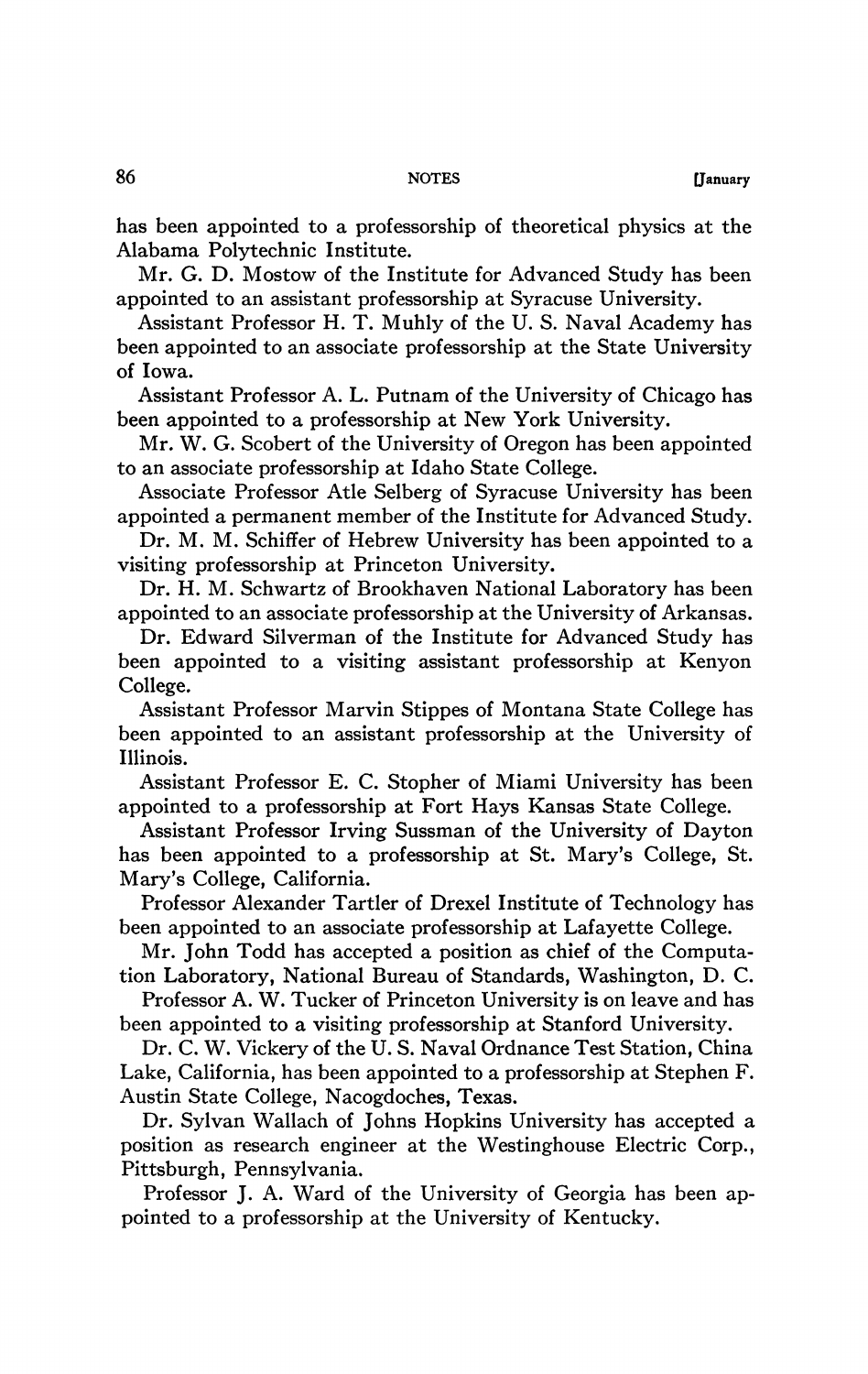Assistant Professor W. R. Wasow of Swarthmore College is on leave and has accepted a position as mathematician at the Institute for Numerical Analysis of the National Bureau of Standards.

Assistant Professor Euphemia R. Worthington of the University of California at Los Angeles has retired.

Mr. N. P. Yeardley of the University of Cincinnati has been appointed to an assistant professorship at Purdue University.

Dr. A. T. Yu of Lehigh University has been appointed to an assistant professorship at New York University.

Mr. R. K. Ziegler of the State University of Iowa has been appointed to an associate professorship at Bradley University.

The following promotions have been announced:

S. H. Hilding, University of Stockholm, to an assistant professorship.

W. F. Atchison, University of Illinois, to an assistant professorship. R. H. Bing, University of Wisconsin, to an associate professorship. M. M. Day, University of Illinois, to a professorship.

C. D. Firestone, Rutgers University, to an assistant professorship.

M. K. Fort, University of Illinois, to an assistant professorship.

F. E. Hohn, University of Illinois, to an assistant professorship.

Solomon Hurwitz, City College, New York, to an assistant professorship.

Robert Kahal, Polytechnic Institute of Brooklyn, to an assistant professorship.

W. J. Klimczak, University of Rochester, to an assistant professorship.

M. Z. Krzywoblocki, University of Illinois, to a professorship.

L. J. Paige, University of California at Los Angeles, to an assistant professorship.

J. D. Swift, University of California at Los Angeles, to an assistant professorship.

F. A. Valentine, University of California at Los Angeles, to an associate professorship.

R. W. Wagner, Oberlin College, to an associate professorship.

The following appointments to instructorships are announced: Schools of Technical Association, Copenhagen, Denmark: Mr. H. H. Hansen; Brooklyn College: Dr. M. E. Levenson; University of California, Davis: Mr. D. A. Norton; University of California at Los Angeles: Mr. G. M. Wing; Carnegie Institute of Technology: Mr. R. C. Meacham; University of Chicago: Mr. A. F. Bausch; Duke University: Mr. L. M. Fulton, Mr. Walter Rudin; University of Illinois: Mr. C. A. Phillips; Iowa State College of Agriculture and